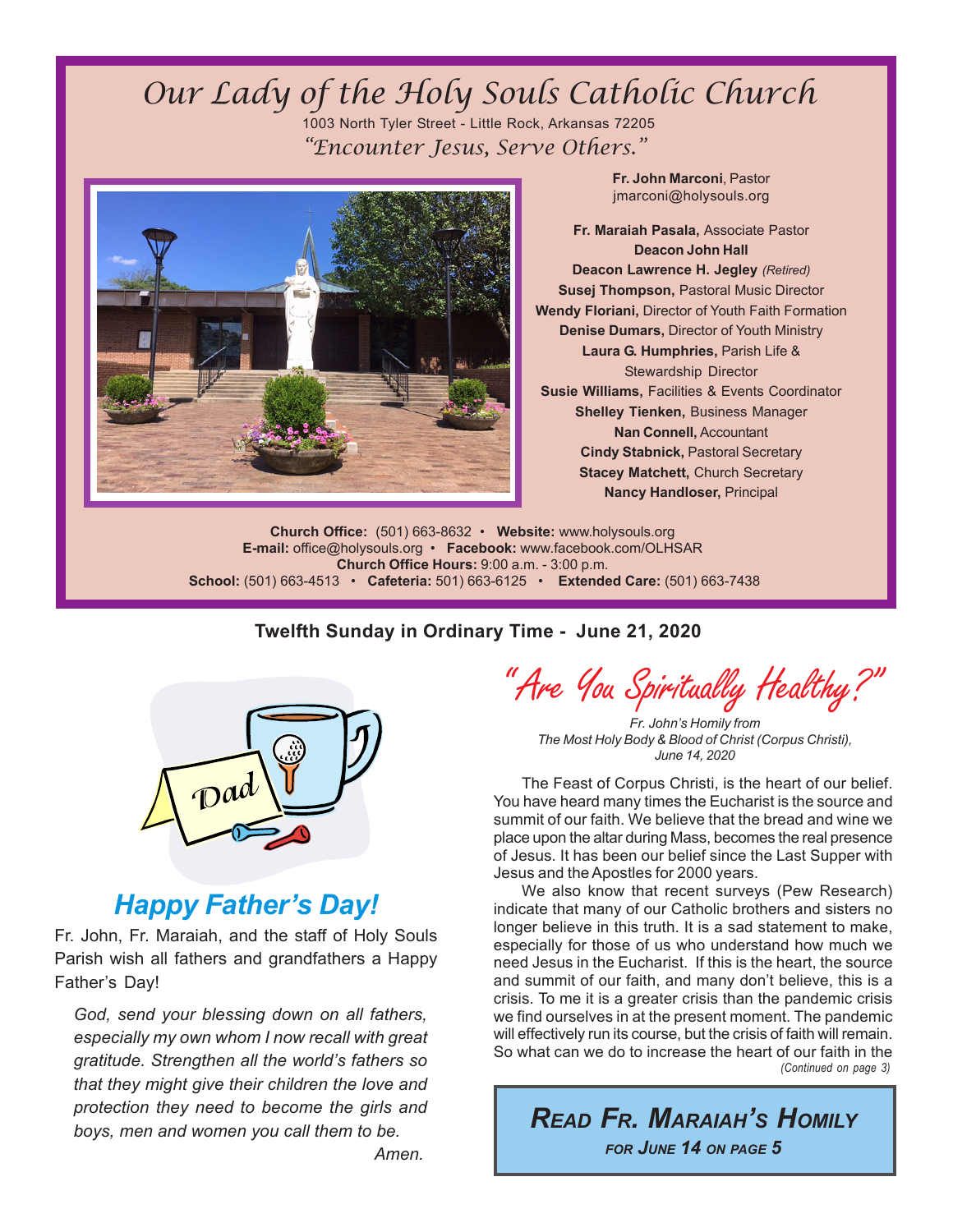

# *Reflection on This Sunday's Readings*

#### *FIRST READING: Jeremiah 20:10-13*

#### **"An Everlasting Friendship"**

A broken friendship causes unimaginable pain. Close companionship brings joy to life. With a special few friends we share our inmost thoughts. Deep conversations strengthen the bond of love. But when friendship ends, when trust is broken, when shared experiences lie shattered, the pain is immense.

Jeremiah the prophet endured this awful experience. He knew the fear and loneliness of betrayal. His friends did more than break their relationship. They became Jeremiah's aggressive enemies. They looked for opportunities to denounce him. They sought vengeance against him. They whispered in collusion together.

The prophet overheard the plots, and terror seized his life.

Jeremiah somehow kept his trust in God. He believed that God would overcome these enemies. In desperation, he hoped that the misfortune they wished on him would befall them instead. Jeremiah believed in God's record. In the past, God rescued the poor from the wicked. He assumed that God would now do the same for him.

Human beings fail. Our best efforts may fall short. Our ability to make and sustain friendships may falter. But God's love will never cease. It will provide a sure foundation when the protective walls of friendship crack.

Written by Paul Turner. Copyright © 2010, Resource Publications, Inc., 888- 273-7782, www.rpinet.com. All rights reserved. Reprinted with permission from *Lectionary Bulletin Inserts, Year A: First and Second Readings.*

#### *SECOND READING: Romans 5:12-15*

#### **"The Power of Grace"**

"The gift is not like the transgression," St. Paul told the Romans. Grace is not like sin. Not at all. Grace is much more powerful than sin.

And sin can be pretty bad. Paul reminds the Romans that sin entered the world through one man, Adam. And through sin came death. Adam's sin affects every human being. But let us be honest. Everybody's sin affects everybody else. Anytime any one of us sins, we hurt the entire human race.

Sin is powerfully bad, but grace is even more powerfully good. Paul contrasts the sin of Adam with the grace of Christ. There is no comparison. Yes, sin affects every human being. Yes, sin makes us look bad. But grace also affects every human being, and grace overpowers sin, making us look better than good. Through the grace of

Christ, God prepares us for eternal salvation. It is a good far beyond imagining.

The remorse we feel for the sin we commit is a healthy emotion. It deters us from sinning again. It reminds us of the hurt we cause others when we misbehave.

But the joy we feel in the presence of Christ is even healthier, because it affirms the goodness by which we were made and even more the goodness by which we are redeemed.

In the spiritual life, we admit that we have sinned. But we rejoice that we are saved. The gift is not like the transgression.

Written by Paul Turner. Copyright © 2010, Resource Publications, Inc., 888-273- 7782, www.rpinet.com. All rights reserved. Reprinted with permission from *Lectionary Bulletin Inserts, Year A: First and Second Readings.*

#### *GOSPEL: Matthew10:26-33*

#### **"Enthusiasm and Grammar"**

There is a good reason that the writings of St. Paul don't show up as examples in grammar textbooks. Today's reading is a case in point. It begins with one of those long Pauline run on sentences that leave lectors gasping for breath. So what? Take a closer look at how Paul's fervor for his subject matter derails the grammar. There is something admirable about being so caught up in his convictions that the words cannot come fast enough to express them, much less in an orderly fashion. Scripture scholars usually take this grammatical ineptness as a sign of a passage's early importance in the Christian community, something they were so ardent about that their language never got refined.

 Copyright © J. S. Paluch Co. What leaves us in this condition? Re-telling the plot line of an action movie or the play-by-play of a sporting event? When was the last time any of us was so excited by our faith in Christ that we were left grasping for words, stumbling over our own errors in speech? It may be bad grammar, but it is an excellent way to inspire others with the message of Christ!



**In what details of my life have I experienced God's care?** *Jesus, thank you for . . . .*

> \*To reflect on this Sunday's readings online, go to www.usccb.org/bible/readings/062120.cfm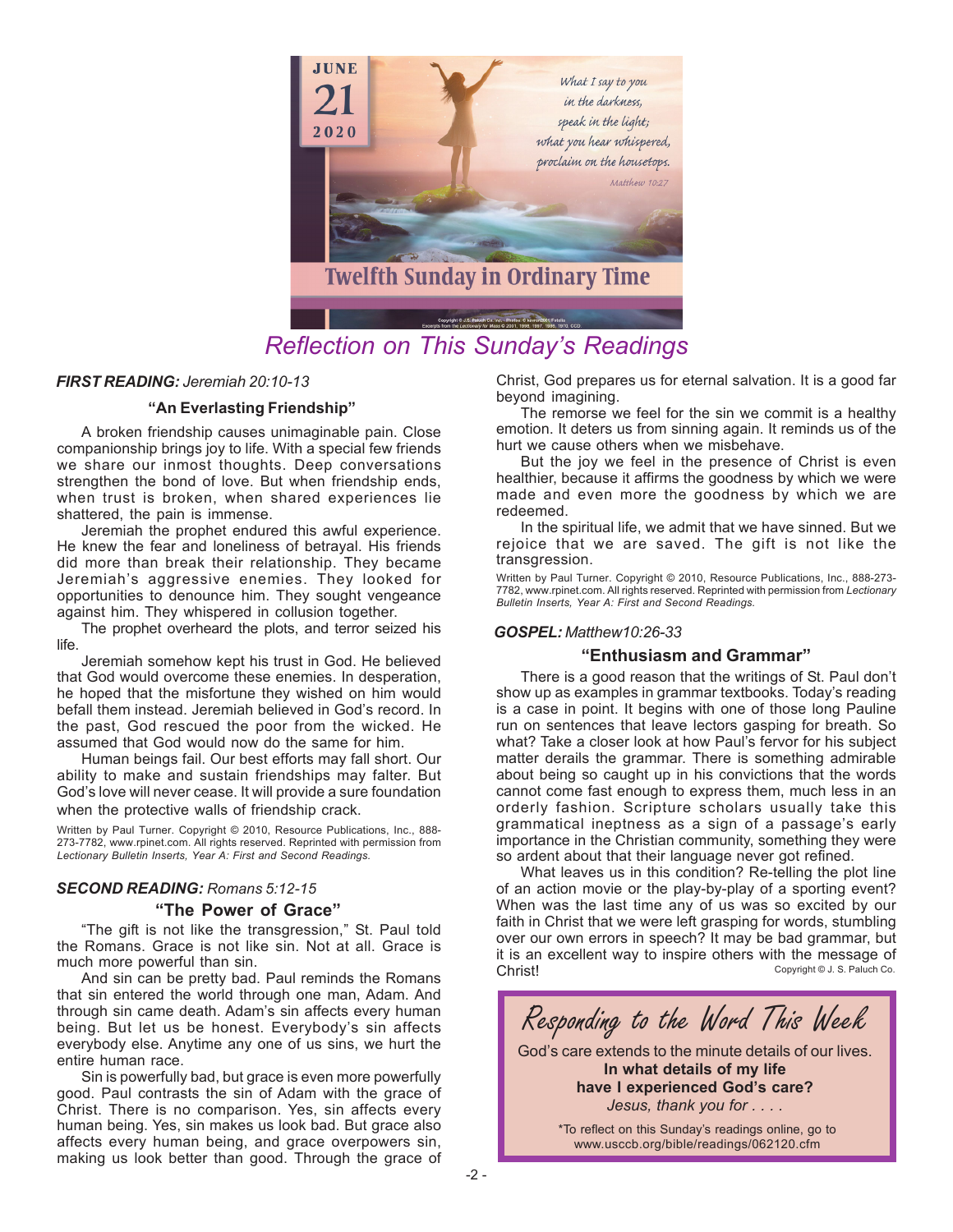" Are You Spiritually Healthy?"

*(continued from page 1)*

body of Christ, in our families and instill this belief in our children? My prayer is that both crises will end soon - the pandemic and the crisis of Faith.

This is not the first time people have fallen into doubt about the real presence of Jesus. Back in 1263, a German priest, Fr. Peter, stopped at Bolsena while on a pilgrimage to Rome. He is described as being a pious priest, but one who found it difficult to believe that Christ was actually present in the consecrated host. While celebrating Holy Mass above the tomb of St. Christina (located in the church named for this martyr), he had barely spoken the words of Consecration when blood started to seep from the consecrated host and trickle over his hands onto the altar and the corporal.

The priest was immediately confused. At first he attempted to hide the blood, but then he interrupted the Mass and asked to be taken to the neighboring city of Orvieto, the city where Pope Urban IV was then residing. After an investigation, the miracle was declared, and the devotion of the Body and Blood of Jesus began. The linen corporal bearing the spots of blood is still reverently enshrined and exhibited in the Cathedral of Orvieto. I have been blessed to visit Orvieto and have seen the miraculous corporal, and celebrated Mass in its presence.

This was a miracle that happened to increase the faith of God's people, maybe it was Jesus once again saying to His people: to the church, "I am with You always, I am the Living Bread that has come down from Heaven."

This miracle is part of the inspiration that made Pope Urban IV to ask St. Thomas Aquinas to compose the Proper for a Mass and an Office honoring the Holy Eucharist as the Body of Christ. The prayers of the Mass we celebrate today is that Mass.

Many devotions and prayers have arisen in honor of the Blessed Sacrament. Even Processions of the Blessed Sacrament through streets and towns, where people pray and sing to Jesus in the Holy Sacrament. Often we who believe spend time before the Lord, in his presence to adore Him, to worship Him, to just to be with Him. This practice of adoring Jesus in the Blessed Sacrament does have an effect on our lives.

It is wonderful we have these many ways to worship and adore Jesus, but again the Eucharist is food for our journey. Food to eat and partake in, to dine with God, and God with us. The Eucharist is our spiritual food for our faith journey. In the readings today, a direct connection is made with the original miraculous bread showered on the people of Israel during their pilgrimage of redemption from slavery in Egypt. The manna that rained down from heaven was quite specific in where it fell. It was not scattered indiscriminately over the desert, but was gathered from around the tents and in the confines of the camp. The manna separated the people from what surrounded them. It marked them out as having a special identity and the privilege of a special mission. It made them into one people. It forged them into one body to be an instrument of God's glory. However once they marched into the Promised Land, the

manna ceased to fall. The manna was the bread from heaven that sustained them on their journey into the Promise Land.

In the Gospel of John, Jesus refers to Himself as the Bread of Life. He is very clear about His words. He knows what He is saying, but most importantly we know who He is, and what He is saying, "I am the living bread from Heaven, whoever eats this bread will live forever. The bread I will give is my flesh for the life of the world."

The Jews didn't understand his words, because they got upset, and quarreled among themselves saying how this could be. The teaching was too hard to accept and understand. But Jesus makes it clear to them, "This is the bread that came down from heaven. Unlike your ancestors who ate and still died, whoever eats this bread will live forever." Through the very words of Jesus, we believe He is the Real Deal here, when we eat and drink of His body and blood, we partake in Life Eternal. There is no one else that can offer this to us, and there is no other food that can satisfy the hunger and thirst for Everlasting Life, but Jesus, and only Jesus.

We understand the importance of proper nutrition to sustain our physical bodies. Whether we adhere to good eating habits is our choice, and for the most part we do. If we eat healthy, our body is healthy. If we eat poorly, our physical body suffers.

If we understand this about our physical bodies, then it also applies to our spiritual ones. If we eat healthy spiritual food, Eucharist, we are spiritually healthy; if we do not eat spiritual food, we are spiritually poor, malnourished, and weak. There is only one food that nurtures and sustains us, it is Jesus the Bread of Life. When we don't eat properly, our physical health deteriorates; the same things happens spiritually. So if our people no longer come to the altar to be nourished by God, it is understandable then they would not believe in the real presence of the Christ.

On this Feast of Corpus Christi, we honor Jesus presence in our midst. Reminding ourselves Jesus, in the Eucharist is at the heart of the Church. It is the beating heart of the Church. I know this is a gift. I believe this is Jesus, body and blood, soul and divinity. I don't know when this belief started within me, but this belief and has been with me throughout my whole faith journey.

For the Israelites the manna ceased to fall when the people crossed Jordan. God was still with them, through his Word and Covenant. We believe this manna to have been an anticipation of that life of God to come. It was food for the journey. Jesus is our Bread of Life. The more we partake of this sacred food, the more we become like Him. Even though we are in a time of Isolation, when you pray the spiritual communion prayer, believe that Jesus is with you and sustaining your faith.

I would like to end with a prayer by St. John Vianney, the Patron saint for priests, who had a great love for Jesus in the Eucharist. His prayer is this: *"O my God, come to me, so that you may dwell in me and I may dwell in you."* Very simple prayer, but a great prayer for us to pray on the Feast day of Corpus Christi.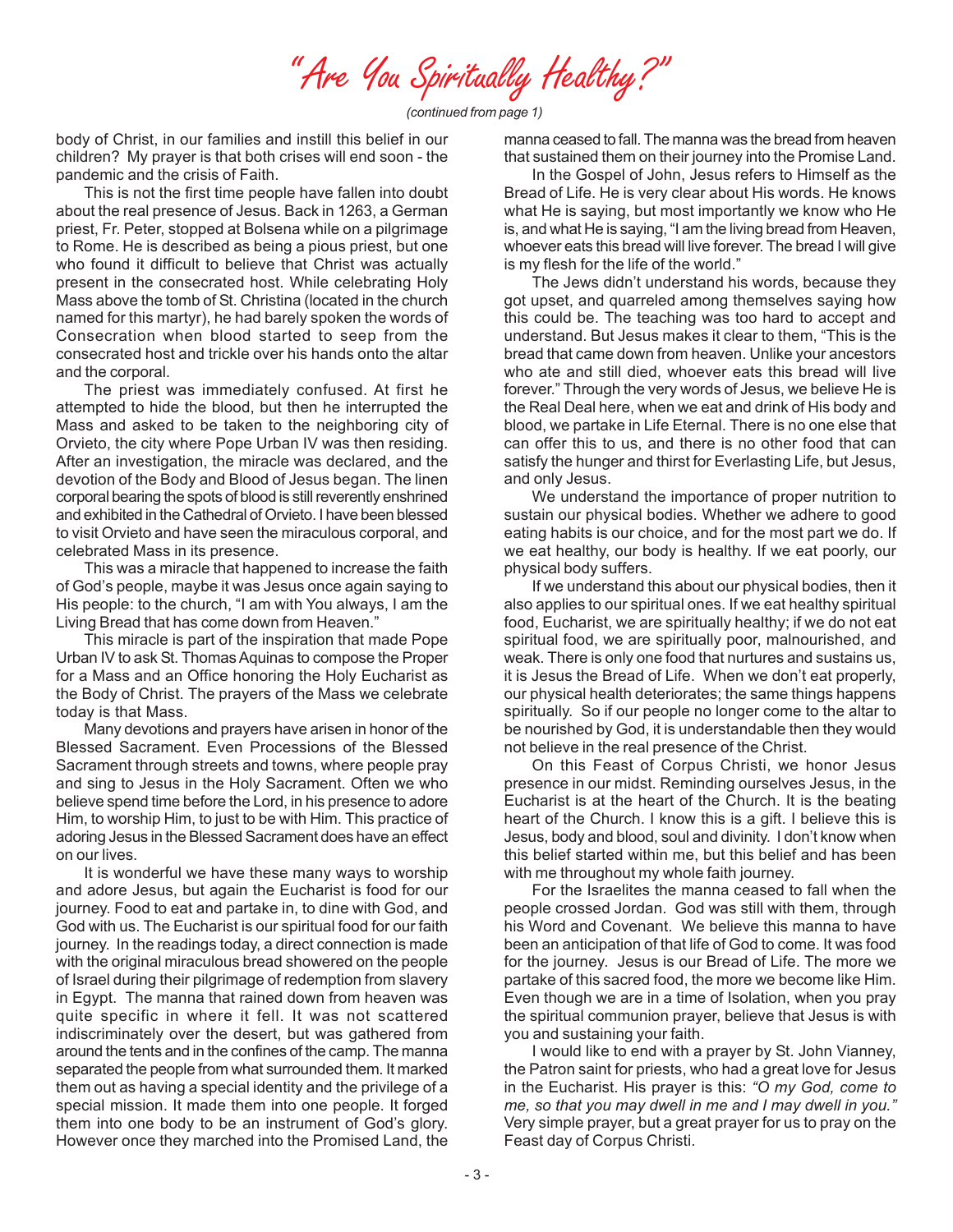# **COLLECTIONS/STEWARDSHIP**

| Mass attendance, June 6 & 7<br>Mass attendance, June 13 & 14                                                                   | 195<br>264                                                  |
|--------------------------------------------------------------------------------------------------------------------------------|-------------------------------------------------------------|
| Weekend Collections –<br>June 6 & 7<br>June 13 & 14<br><b>Total June Collections</b><br><b>Total June Budgeted Collections</b> | S<br>24,756<br>17,790<br>\$<br>\$<br>42,546<br>\$<br>125,00 |
| Actual Collections (7/1/19 - 5/31/20)<br>Budgeted (7/1/19 - 5/31/20)<br>Amount in deficit of Budget<br>Maintenance Fund        | \$1,173,531<br>1,375,000<br>\$<br>(201, 569)<br>1,79        |

*Thank you for supporting our church.*

# **EVERYONE IS WELCOME TO ATTEND MASS AT HOLY SOULS**

Everyone is welcome to attend Mass at Holy Souls regardless of age, but we must adhere to the guidelines recommended by the Civil Authorities and further stated by Bishop Anthony Taylor. In summary they are: A person must be symptom free, must wear a mask at Mass, maintain 6' social distance, and use hand sanitizer upon entering the church. Attending Mass during the pandemic is completely up to the individual. Bishop Taylor has extended the suspension of the Sunday Mass obligation until further notice.



If staying home is a better option, the 4pm Mass is live streamed on Saturdays. You may watch it live at 4pm or anytime after the end of the recording (after 5pm).

To attend Mass at Holy Souls, a reservation is required by calling 501-663-8632 or emailing smatchett@holysouls.org.



The Catholic Diocese of Little Rock is committed to protecting children and young people. If you are aware of abuse or have been abused by Clerics, Church volunteers, or Church workers, please contact the State of Arkansas Hotline for Crimes against Children at 1-800- 482-5964 and the Chancellor for Canonical Affairs, Dcn. Matthew

A. Glover, (501) 664-0340 ext. 361. For pastoral assistance please contact the Victim Assistance Coordinator for the Diocese of Little Rock: Laura Gosponer, (501) 664-0340, ext. 425. Diocese of Little Rock, 2500 N. Tyler St., Little Rock, AR 72207.

# Grateful Stewards of God's Gifts

*Laura Humphries, Parish Life & Stewardship Director*

"If we do not have peace in the world," St. Teresa of Calcutta once said, "It is because we have forgotten that we belong to one another." We seem to have forgotten, she might well have added, that we are connected because we are all created and beloved children of God. We forget (or don't want to believe) that God loves not just the members of our church, not just the people who look, act, worship and sound like us, and not just those who feel that they are strong enough to make their own way in the world. God loves us all (although we all disappoint him all too frequently by our words, actions and inactions). The bar has been set, and it's high - our love for one another should have no boundaries or limits, because neither does God.

An excerpt from *Living Faith*

It is good for everyone to remember that Saints aren't the only people that God calls to the standard to know and act like we are all made in his image and likeness. God sees us all as his children and loves each one of us equally; it would be good if everyone could be like that. He calls us to live and act as his son did; even though that is not easy, it is possible. Jesus was different; he stirred things up, he called for change. He called for everyone to love God above all things and then one another. God loves us all and wants us all to be with him in heaven for all eternity. We can accomplish this. We can all live together in peace; we just have to make the decision to do so and follow through. It is the follow through that is important. We must learn to treat everyone the way that God treats us, with love, fairness and thankfully, mercy. We must remember the words of St. Teresa of Calcutta, *"If we do not have peace in the world, it is because we have forgotten that we belong to one another."*

#### *Encounter Jesus, Serve Others*

# **LEADER OR CO-LEADERS NEEDED FOR** Holy Souls Altar Society

The Altar Society for our parish of Holy Souls is in dire need of a leader or co-leaders. The group meets once a month on the 3rd Tuesday of the month at 6:30pm for dinner and a meeting. The purpose of the Altar Society is to encourage spiritual growth for the women of the parish along with supporting the physical needs of the church. For many years, the major fundraiser has been the Mardi Gras celebration. Last year, they also raised funds with a Dia de los Muertos Celebration, but nothing is set in stone. This year they supported a very successful Father/Daughter Dance. This organization needs your help now; please contact the church office to volunteer or talk about volunteering. It is a great opportunity to be involved and also to help the parish.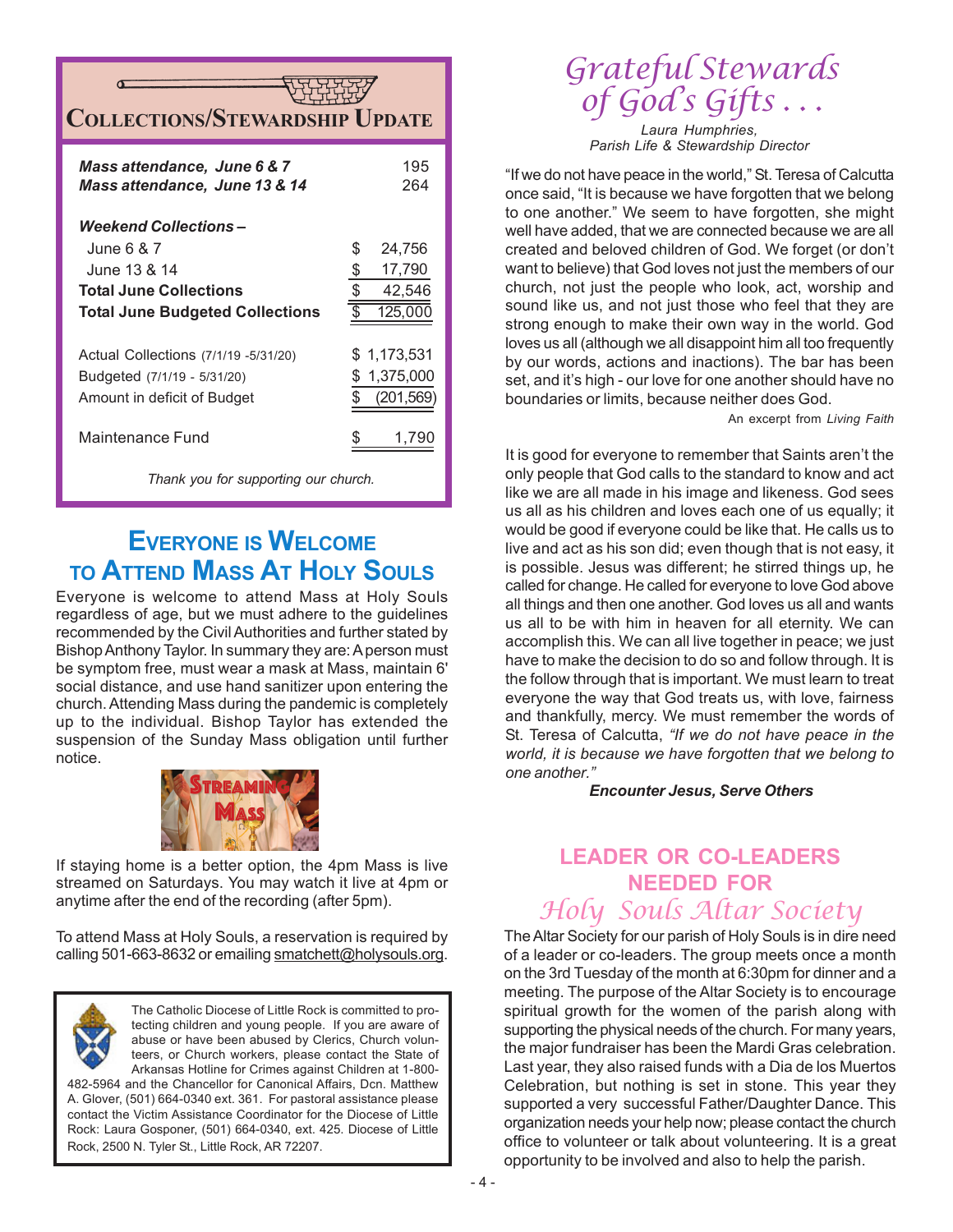" The Most Holy Body & Blood of Christ"

*Notes from Fr. Maraiai's Homily from June 14, 2020*

**Importance: 1)** The two, last, precious gifts given to us by Jesus are the Holy Eucharist as our spiritual Food and Drink on Holy Thursday and Jesus' mother Mary as our mother on Good Friday. **2)** *Corpus Christi* is the celebration of the abiding presence of the loving God as *Emmanuel* – God-with-us – in order to give collective thanks to our Lord living with us in the Eucharist. **3)** The feast gives us an occasion to learn more about the importance and value of his "Real Presence," so that we may appreciate the Sacrament better and receive maximum benefit from receiving Jesus in Holy Communion.

**We believe in the "Real Presence" of Jesus in the Holy Eucharist because 1)** Jesus promised it after miraculously feeding the 5000. **2)** Jesus instituted the Holy Eucharist during his Last Supper. **3)** Jesus commanded his disciples to repeat it in his memory. **4)** "Nothing is impossible for God."

**We explain the Real Presence of Jesus in the Holy Eucharist by**: "transubstantiation" which means that the *substance* of the offered bread and wine is changed by Consecration to the *substance* of the risen Jesus' glorified, Body and Blood by the action of the Holy Spirit, and its *accidents* or *appearances* (like color, shape, smell, taste etc.), remain the same.

**Scripture lessons summarized:** 1) In the first reading, Dt 8:2-3, 14b-16a, Moses instructs the Israelites to "*remember and not forget"* the miraculous provision of food in the manna given to them to save their lives in the desert. The Church, through the Holy Mass, remembers and represents the Sacramental meal (Last Supper) and Jesus' sacrifice on Calvary sealed by the Father as acceptable by granting him Resurrection. In the second reading, Paul reminds the Corinthians that the Bread they share is the real Body of Christ, which makes their community also the Body of the risen Christ. In today's Gospel passage, Jesus identifies himself as "*the Living Bread that came down from Heaven,"* thus linking himself with the manna in the wilderness, while assuring his disciples that, unlike those who ate manna, "*One who eats this Bread will live forever."*

**A Sacrament and a sacrifice**: Jesus instituted the Holy Eucharist both as a sacramental banquet and a sacrificial offering. As a Sacrament, **a**) the Eucharist is a visible sign that gives us God's grace and God's life and **b)** as a meal it nourishes our souls. As a sacrifice, **a)** the Eucharistic celebration is a re-presentation or re-enactment of Jesus' sacrifice on Calvary, completed in His Resurrection, and **b)** We offer Jesus' sacrifice to God the Father for the remission of our sins, using signs and symbols.

#### **Life messages:**

**1)** Let us appreciate the "Real Presence" of Jesus in the Holy Eucharist, by receiving him with true repentance for our sins, due preparation and reverence.

**2)** Let us be Christ-bearers and -conveyers: By receiving Holy Communion, we become Christ-bearers as Mary was, with the duty of conveying Christ to others, at home and in the workplace, through love, mercy, forgiveness and humble and sacrificial service.

**3)** Let us offer our lives on the altar along with Jesus' sacrifice, asking pardon for our sins, expressing gratitude for the blessings we have received and presenting our needs and petitions on the altar.



**OUR PARISHIONERS** -- Sherry Wortsmith; Corky Zaloudek; Becky Price; Robert Carter; Joe & Pat Kirchner; Lillian Henriquez; Mary Adney; Rob Mondy; Bob Skarda; Rosie Searle; Jessica Remsing; Kate Evans; Benjamin Stuart; Charlie Baker; Greg Sheard; Micki Fitzpatrick; Judy Caldarera; Glennabell McCumpsey; Rita Williams; Kay Loss; Tina Pinter; Henry Schulte; Pat Keogh; Janet Davis; Dorothy Ehlebracht; Andy Gentry; Nick Kirchner; Annette Wahlgreen; George Loss; Alice Henry; Pearl Gentry; David Smith; Annabelle Giardina; Sally Place; Judy Sims; MaryAnn Stafford; Pat Kirchner; Phil Marks; Pat King; and Coleman Liles.

**OUR FRIENDS AND FAMILY MEMBERS --** Carl Calhoun; the Jonathan Forte Family; the Petty Family; Scott Helmbeck; Katie Ehemann; Alice Humphries; Clem Egleston; Ronny Troillett; Natalie Miller; Jim Hollowell; Kathleen Stafford; Lindsay Newsom, Jerry Hall; Michael Taylor; Theresa Carle; Suzanne Hawkins; Rosemary Kraft; Anne Peterson; Chris Ashcraft; Dorothy Pumphrey; David & Mary Phillips; JoAnne Krisko; Gretchen Golden; Sylvia Crawford; Jamey Coyle; Lucille Marconi, and Betty Morris.

**THOSE WHO HAVE DIED -- Greg Sheard,** husband of Libby Sheard.

**OUR SEMINARIANS -**- especially Omar Galvan and Brian Cundall.

*In order to keep our bulletin prayer list up-to-date for the sick, names will remain on the list for four weeks. Then their name will be written in the Book of Intercession where they will be remember during every Mass. To continue for another four weeks, please call the church office.*

#### **REGISTRATION FOR NEW MEMBERS**

Registration for new members is completed in the church office or online by visiting our web page, www.holysouls.org. Please contact the church office or go online at www.holysouls.org if you have moved, changed your telephone number, moved from your parent's home or graduated from college.

#### **RCIA**

If you are interested in becoming Catholic, please contact Cindy Stabnick at 501-663-8632 or cstabnick@holysouls.org.

#### **RETURNING CATHOLICS**

If you are interested in returning to the Catholic Church, please contact Cindy Stabnick at 663-8632 or cstabnick@holysouls.org.

#### **SACRAMENT OF RECONCILIATION**

Saturdays from 2:30 to 3:30pm and Wednesdays from 4:00 to 5:00pm or call the church office for an appointment.

#### **CHURCH VISITS**

The Church is open for private prayer time on Monday, Tuesday, Thursday, & Friday from 7:30am-3pm; time; and on Wednesday from 7:30am -5:15pm. Please enter through the chapel door or handicapped door.

#### **BAPTISM**

Baptisms are scheduled on an individual basis. Please call the church office for more information.

#### **SACRAMENT OF MARRIAGE**

Contact the church office a minimum of six months in advance.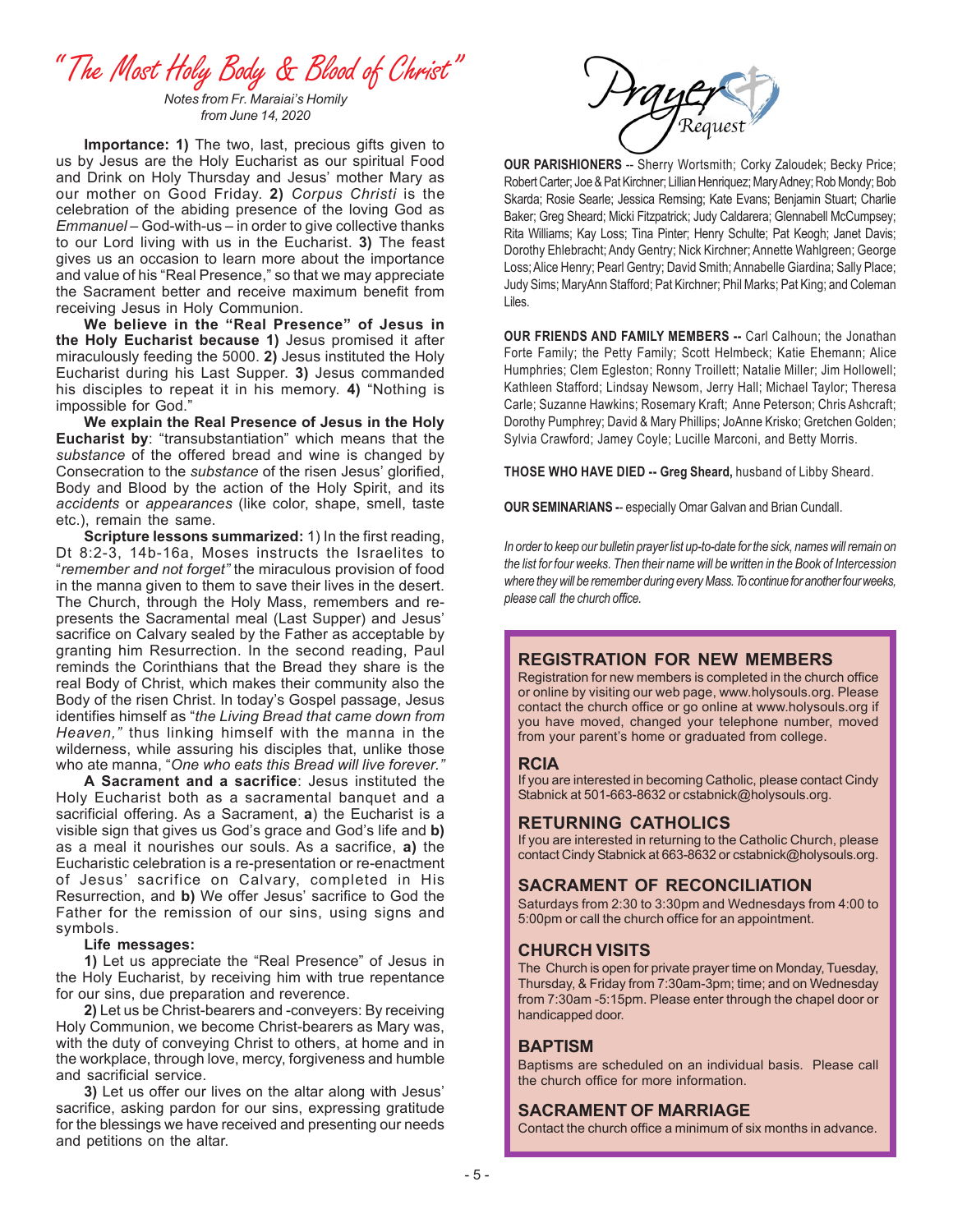## **MASS SCHEDULE**

| Mondays:    | No Mass                                    |
|-------------|--------------------------------------------|
| Tuesdays:   | 7:00 a.m.                                  |
| Wednesdays: | 5:30 p.m.                                  |
| Thursdays:  | 7:00 a.m.                                  |
| Fridays:    | 7:00a.m.                                   |
| Saturdays:  | 8:00 a.m. (1st Saturdays only)             |
|             | 4:00 p.m. (Vigil Mass)*                    |
| Sundays:    | 8:00 a.m., 10:30 a.m., & 5:30 p.m.*        |
|             | <i>*Reservations are required for</i>      |
|             | Saturday Vigil Mass and all Sunday Masses. |

# **CHURCH VISITS**

You may visit Holy Souls Church for private prayer time:

Monday, Tuesday, Thursday & Friday:

7:30 a.m. - 3:00 p.m.

(enter Church through Handicapped Door or Choir Door)

Wednesdays: 7:30 a.m. - 5:15 p.m.

(all Church Doors open)

# **CONFESSIONS**

Wednesdays: 4:00 - 5:00 p.m. Saturdays: 2:30 - 3:30 p.m.

# **SEARCH #148 RETREAT**

Registrations are now being accepted for Search #148, a retreat to help juniors and seniors in high school get to know themselves better, deepen their friendship with Christ, and find support in living out their faith. The summer Search is open to in-coming juniors, seniors and recently graduated seniors. Search #148 will be held at St. John Center, Little Rock, over the dates of July 17-19, 2020.

Due to Covid-19 — space will be limited to 30 registrants and all covid-19 guidelines set by the Bishop will be followed (wearing of masks, distancing, etc.) The fee is \$135.00. For more information and registration forms visit our website at: dolr.org/sites/default.



Thank you for using Online Giving. Parishioners who use the service are pleased with how easy it is to set up and manage. If you have not yet signed up for Online Giving, please consider this option. This is the perfect time to begin donating online with the cancellation of Masses due to the Coronavirus. Holy Souls Parish needs your continued support! Visit our parish website at www.holysouls.org.

# **RESERVATIONS NEEDED TO ATTEND WEEKEND MASSES**

**Saturdays: 4:00 p.m. Sundays: 8:00 a.m., 10:30 a.m., & 5:30 p.m.**

Due to restrictions we are limited on how many can attend Mass at one time. Each Mass will be limited to 60 people. Every person (or family) who wishes to attend a Mass must sign up **EACH WEEK** by emailing *smatchett@holysouls.org* or calling the Church Office at 501-663-8632. An alternative at Holy Souls is to bring your own chairs and sit outside in courtyard or in front of the church. You must continue to social distance and wear a mask. Since we have outside speakers you are able to listen to Mass and a Eucharistic Minister will bring Communion to you.

For those still uncomfortable about coming to Mass, remember the Bishop has kept the dispensation in place that lifts the Sunday obligation until further notice. Plus, we will continue to livestream Mass every weekend on Saturdays at 4:00 p.m.

Please note that all COVID-19 regulations apply. Do not enter the church if you have a fever, are not feeling well today, or have been in contact with anyone who has tested positive for COVID-19. You should also consider not attending if you have a chronic or immune suppressed condition at any age, such as diabetes, cancer, cancer survivor, COPD, MS, rheumatoid arthritis, chronic bronchitis, asthma, obesity, and heart disease.

#### **REQUIREMENTS TO PARTICIPATE IN MASSES:**

1. Every person must sign up each week by emailing *smatchett@holysouls.org* or calling the Church Office at 501-663-8632. Let us know which Mass time you would like to attend and the names of the members of your family who are living in your household who will be attending.

2. Enter the church through the front doors only.

3. Maintain a 6-foot distance between you and any other person who does not live with you at all times

- 4. **MUST WEAR A MASK**, unless under 10 years of age.
- 5. Use hand sanitizer when entering and leaving church.

6. Parents with small children, please make sure they keep the proper distance from others because they have no concept of Social Distancing.

For more information and rules, visit the bulletin board on our website, www.holysouls.org

### **ATTENTION TEENAGERS**



Senior High CYM is now Zooming on Wednesday evenings at 6 p.m.To join, just text Denise Dumars, Director of Youth Ministry, at 501-554-6929 for the code!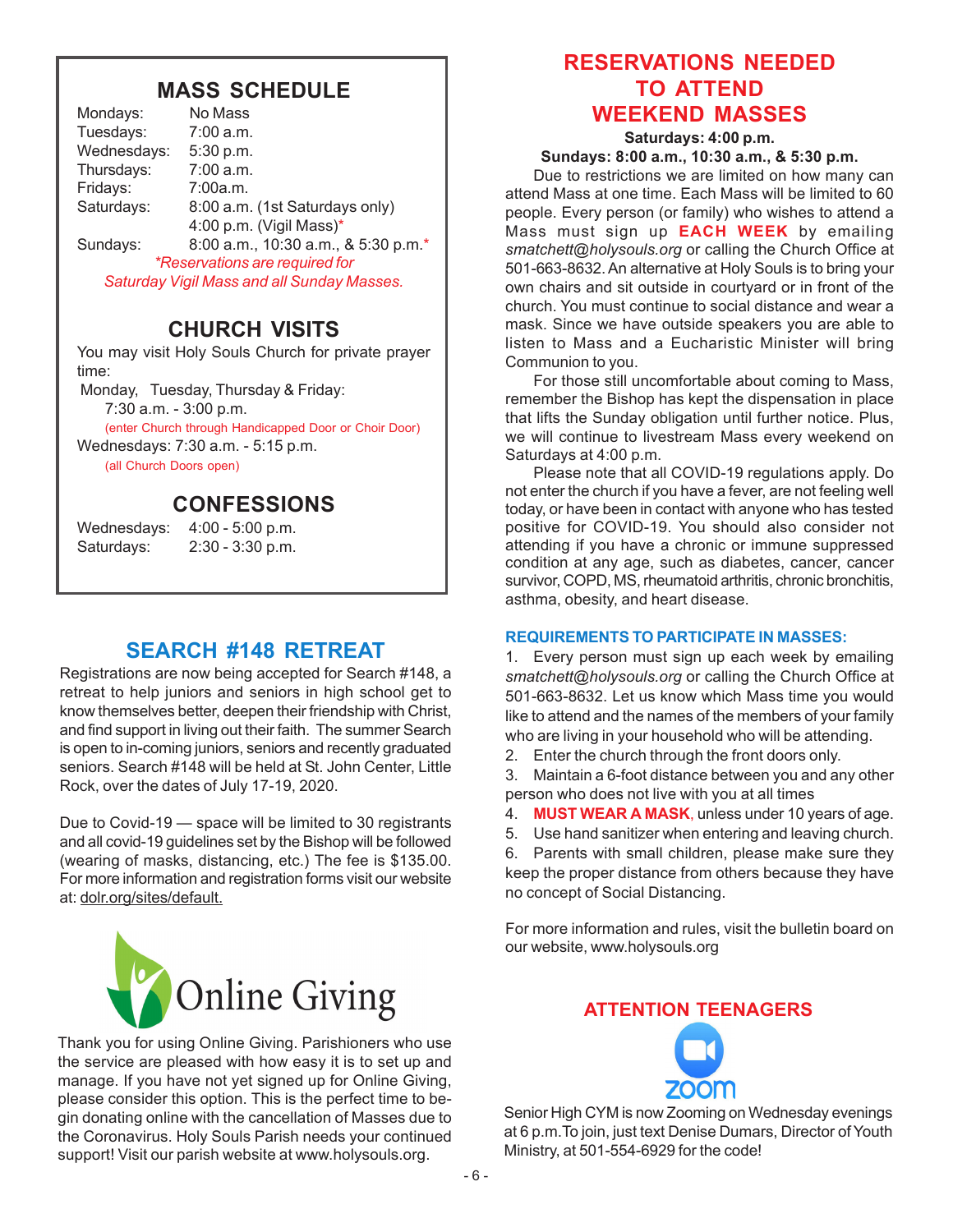

*To read the daily reading online, go to www.usccb.org/nab/today.shtml*

| Monday, June 22          | ST. PAULINAS OF NOLA, STS. JOHN FISHER & THOMAS MORE -                                              |
|--------------------------|-----------------------------------------------------------------------------------------------------|
|                          | 2 Kgs 17:5-8, 13-15a, 18, Ps 60:3-5, 12-13, Mt 7:1-5                                                |
| No Mass                  |                                                                                                     |
| Tuesday, June 23         | 2 Kgs 19:9b-11, 14-21, 31-35a, 36; Ps 48:2-4, 10-11; Mt 7:6, 12-14                                  |
| $7:00$ a.m. Mass         | Joseph White by Anne Thomisee                                                                       |
| Wednesday, June 24       | THE NATIVITY OF ST. JOHN THE BAPTISTS - Is 49:1-6; Ps 139:1-3, 13-15; Acts 13:22-26; Lk 1:57-66, 80 |
| 5:30 p.m. Mass           | Frances Bovick Jansen by The 7 "Bovick" Cousins and family                                          |
| Thursday, June 25        | 2 Kgs 24:8-17; Ps 79:1b-5, 8-9; Mt 7:21-29                                                          |
| $7:00$ a.m. Mass         | Cheryl Nowak by Margo Bushmiaer                                                                     |
| Friday, June 26          | 2 Kgs 25:1-12; Ps 137:1-6; Mt 8:1-4-30                                                              |
| $7:00$ a.m. Mass         | <b>Eddie Powers by Susie Powers</b>                                                                 |
| <b>Saturday, June 27</b> | ST. CYRIL OF ALEXANDRIA - Lam 2:2, 10-14, 18-19; Ps 74:1b-7, 20-21; Mt 8:5-17                       |
| 4:00 p.m. Vigil Mass     | Joseph Herring by Yenid Herring                                                                     |
| Sunday, June 28          | 13TH SUNDAY IN ORDINARY TIME - 2 Kgs 4:8-11, 14-16a; Ps 89:2-3, 16-19; Rom 6:3-4, 8-11; Mt 10:37-42 |
| 8:00 a.m. Mass           | Beverly Ann Moore by Casino Martinez and friends                                                    |
| 10:30 a.m. Mass          | Intentions of Parishioners                                                                          |
| 5:30 p.m. Mass           | Virginia and Joe Fetzek by The Fetzek Family                                                        |

*Mass Intentions may be offered for the Repose of the Soul of a deceased loved one or for healing, a special occasion, or a special intention for yourself, a family member, or friend. Please contact Cindy in the Church Office for more information.*